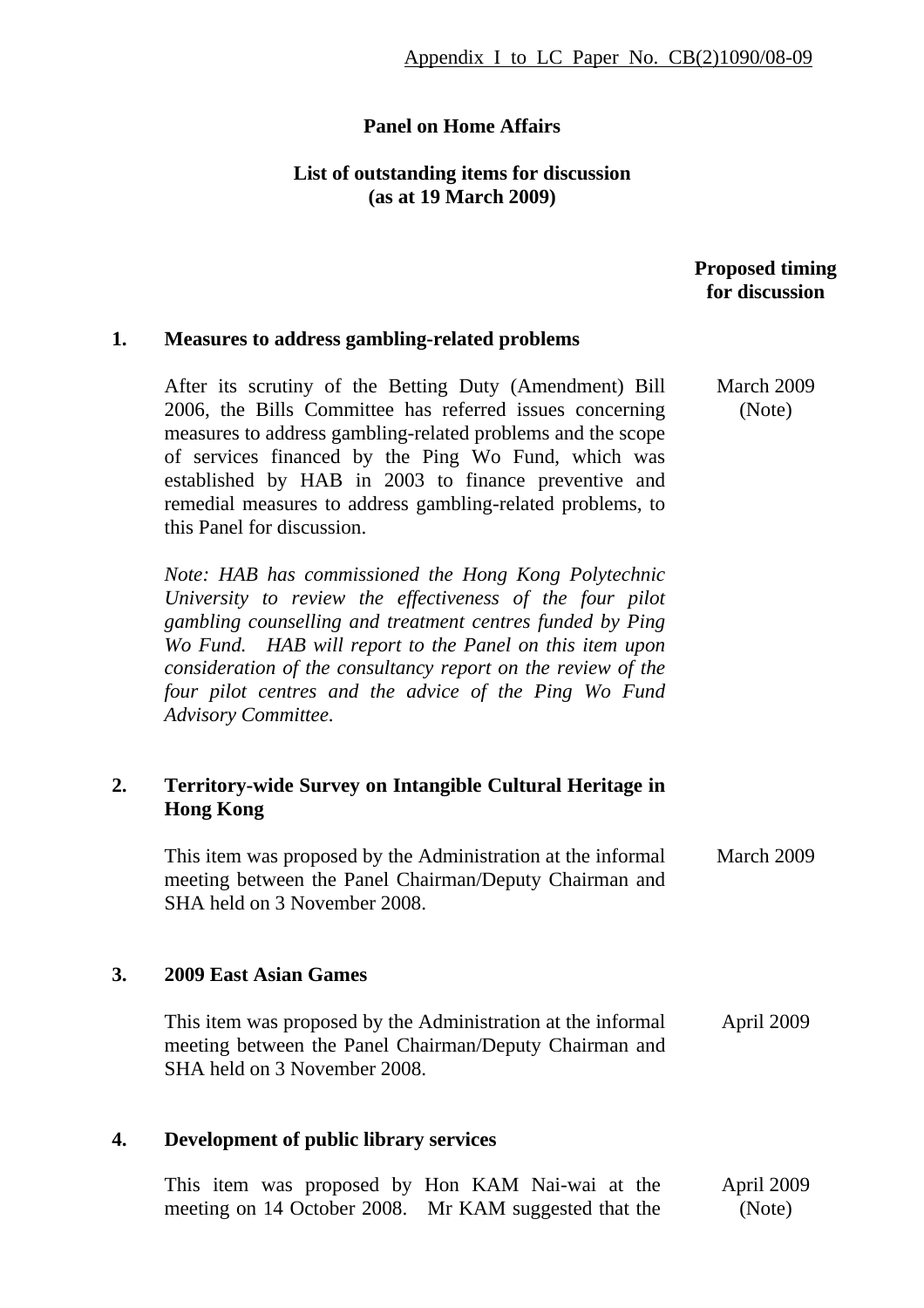Panel should discuss the development of public library services, including the opening hours and provision of public libraries.

The Panel discussed the replacement of Library Automation System for Hong Kong public libraries at its meeting on 12 January 2007 and the future development of public libraries on 18 June 2007. A paper on the key recommendations of the Recommendation Report of the Committee on Libraries and the Administration's response was also discussed at the meeting on 18 June 2007 [LC Paper No. CB(2)2042/06-07(03)].

*Note : As the Public Libraries Advisory Committee will discuss in March a draft strategic plan for mapping out the development path for the Hong Kong Public Libraries for the coming ten years, the Administration has proposed to discuss the development of public library services in April.* 

## **5. Tree preservation and maintenance**

At the meeting on 14 October 2008, members agreed to discuss the issue of tree preservation and maintenance in Hong Kong given the public concern about the criteria adopted by government departments in the felling of trees.

*Note: At the informal meeting between the Panel Chairman/Deputy Chairman and SHA on 3 November 2008, the Chairman noted that the issue straddled the areas of responsibilities of different bureaux/departments and suggested that the relevant bureaux and their departments as well as members of other relevant panels be invited to join the discussion of the issue.* 

### **6. Promotion of sports development**

The operational problems of National Sports Associations (NSAs) were last discussed on 3 July 2006. The issue was proposed by Hon Albert CHAN at the meeting on 11 October 2007 for further discussion, with emphasis on problems with NSAs' selection process of athletes to represent Hong Kong for participation in international sports events.

At the policy briefing given by SHA to the Panel held on 20

 April 2009 (Note)

May/June 2009 (Note)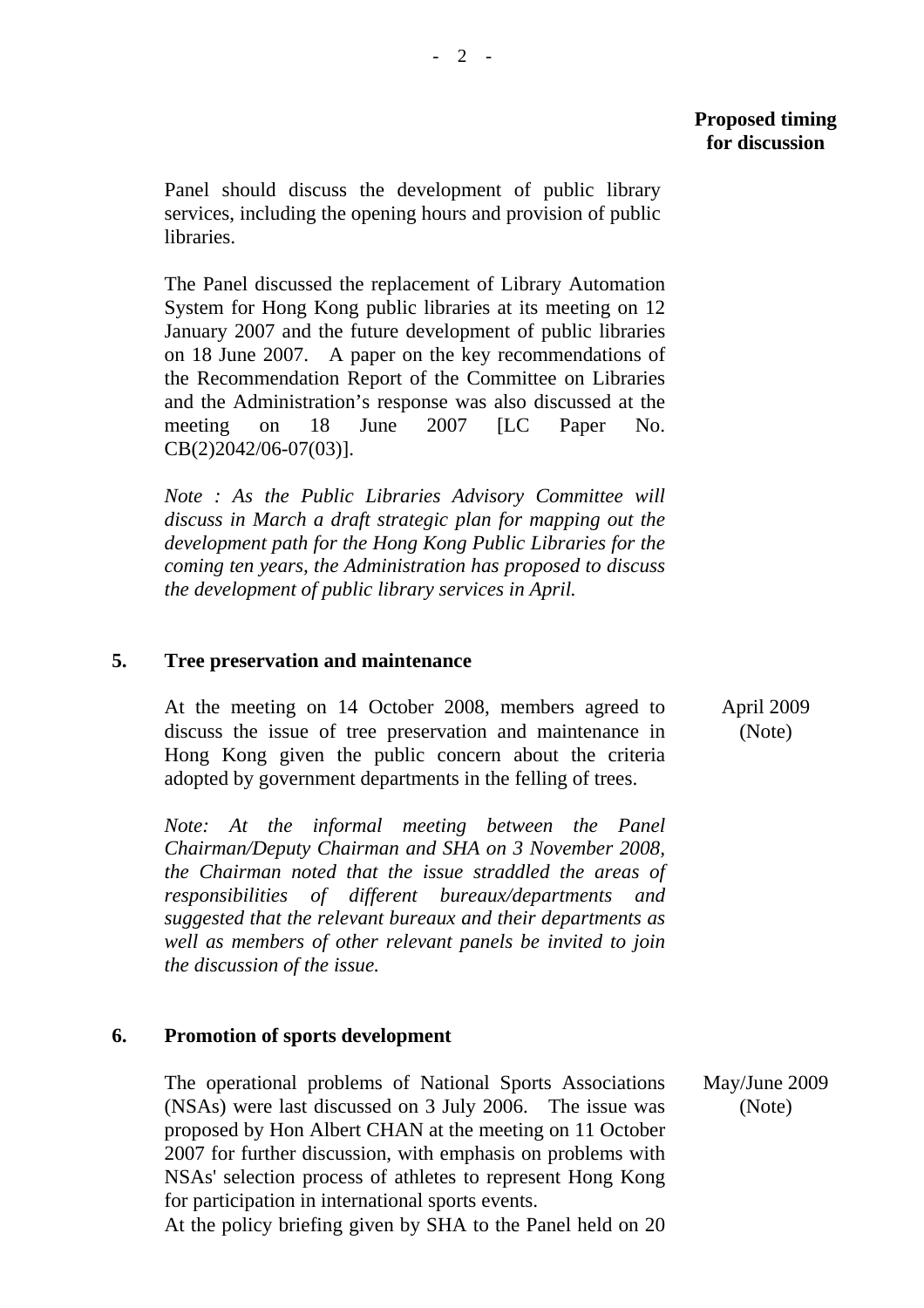October 2008, members raised various concerns about the promotion of sports development in Hong Kong, such as the Administration's failure to promote the development of local football, the lack of a concrete plan to promote the long-term sports development such as the positioning of Hong Kong in the development of elite sports for participation in major sports games, the Administration's support for young athletes with potential, and the shortage of community sports facilities.

*Note: At the informal meeting between the Panel Chairman/Deputy Chairman and SHA on 3 November 2008, the Administration agreed to provide a written response to the Panel on the above issue. The Administration advised in February 2009 that it was in the process of discussing with relevant stakeholders measures to take forward new initiatives introduced in the 2008 Policy Address and the relevant details would be reported to the Panel in May/June.* 

## **7. Strengthening the software and humanware for culture and the arts**

The Panel first discussed the subject on 14 December 2007 and received views from deputations on 15 February, 9 May and 30 June 2008. The Panel agreed to follow up on this item and relevant issues, such as the Administration's plan to conduct research study to develop a new set of assessment criteria for the major performing arts groups for future funding purpose, as well as the development of inclusive arts for persons with disabilities. June 2009

*Note: At the informal meeting between the Panel Chairman/Deputy Chairman and SHA held on 3 November 2008, the Administration advised that the study on the funding mechanism would be completed around the second half of 2009. The Administration provided in February 2009 information related to the progress of the funding study to be undertaken by HAB and the plan to promote the development of inclusive arts. The supplementary information was circulated to members on 5 February 2009 vide LC Paper No. CB(2)798/08-09(01).* 

### **8. Future development of museum services**

(Note)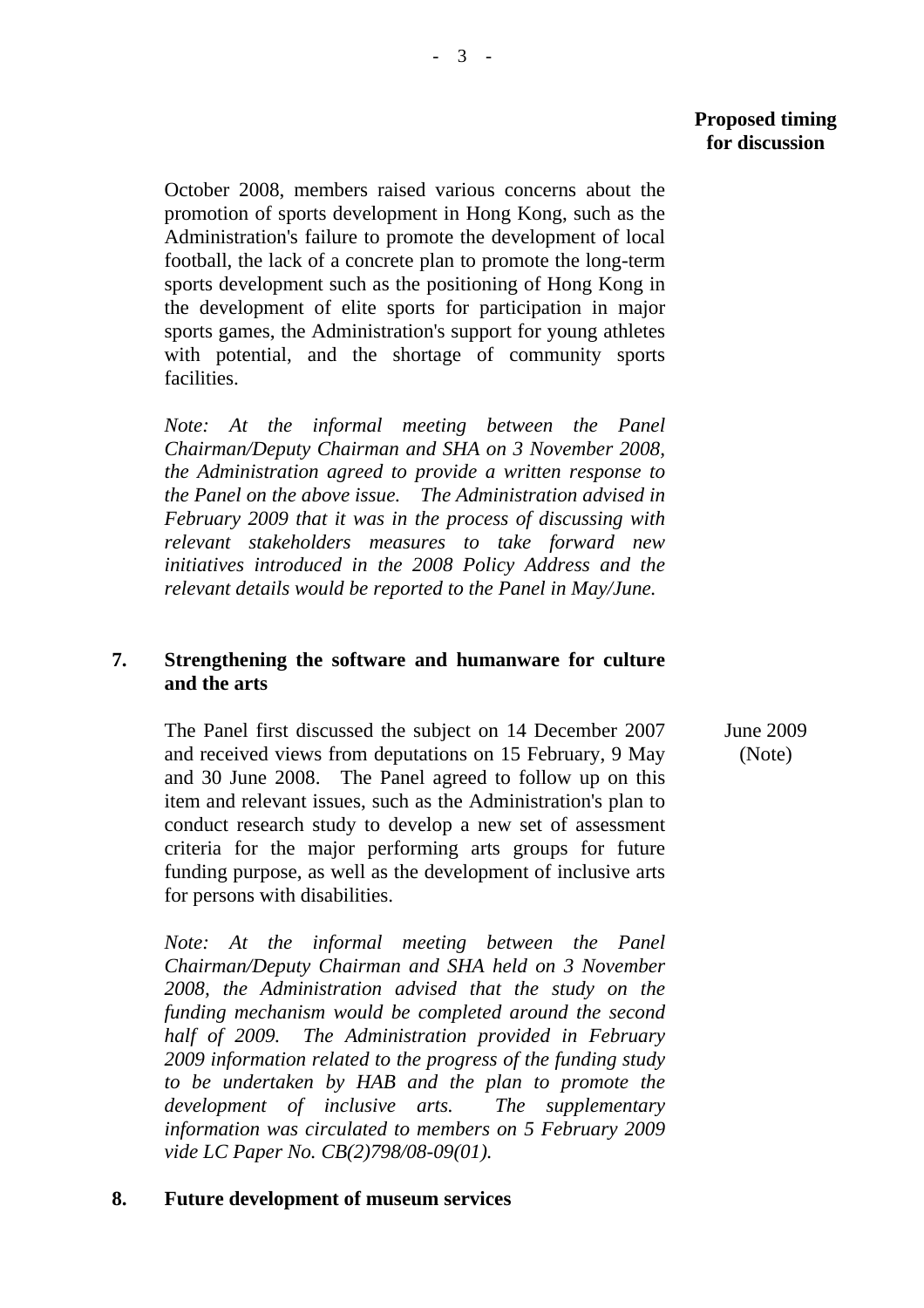3<sup>rd</sup> quarter of 2009

When the Panel discussed the future development of private museums at its meeting on 11 January 2008, the Panel agreed to follow up on (a) the establishment of a standard mechanism for supporting the operation of private museums and (b) progress made by the Administration in the establishment of a statutory Museums Board and in the consultation with museum staff on the proposed changes in mode of governance.

# **9. Setting up an intermediary body for the effective enforcement of maintenance orders**

This item was last discussed on 13 June 2008. Some members were of the view that instead of making piecemeal changes to the existing system of enforcement of maintenance orders, the Administration should consider the establishment of an intermediary body for the collection of maintenance payments and make reference to the successful experience of Australia. These members considered that such a body could assist the maintenance payees in handling the cumbersome legal procedures in collecting maintenance payments.

At the meeting on 14 October 2008, Hon CHEUNG Kwok-che expressed concern that the issue had been outstanding for a long time and little progress had been made. He suggested that the Panel should revisit this item in the current session.

*Note: At the informal meeting between the Panel Chairman/Deputy Chairman and SHA held on 3 November 2008, the Administration has advised that it maintains the view that an intermediary body per se would not bring significant benefits over and above those that can be achieved by improving the existing system through various legislative and administrative measures. The Administration does not consider that there are justifiable reasons to support the establishment of an intermediary body to help maintenance payees to collect maintenance payments. In view of members' concern, the Chairman suggested that the item be re-visited, where appropriate.* 

## **10. Implementation of recommendations of the 2006 District Council (DC) Review**

 End 2009 (Note)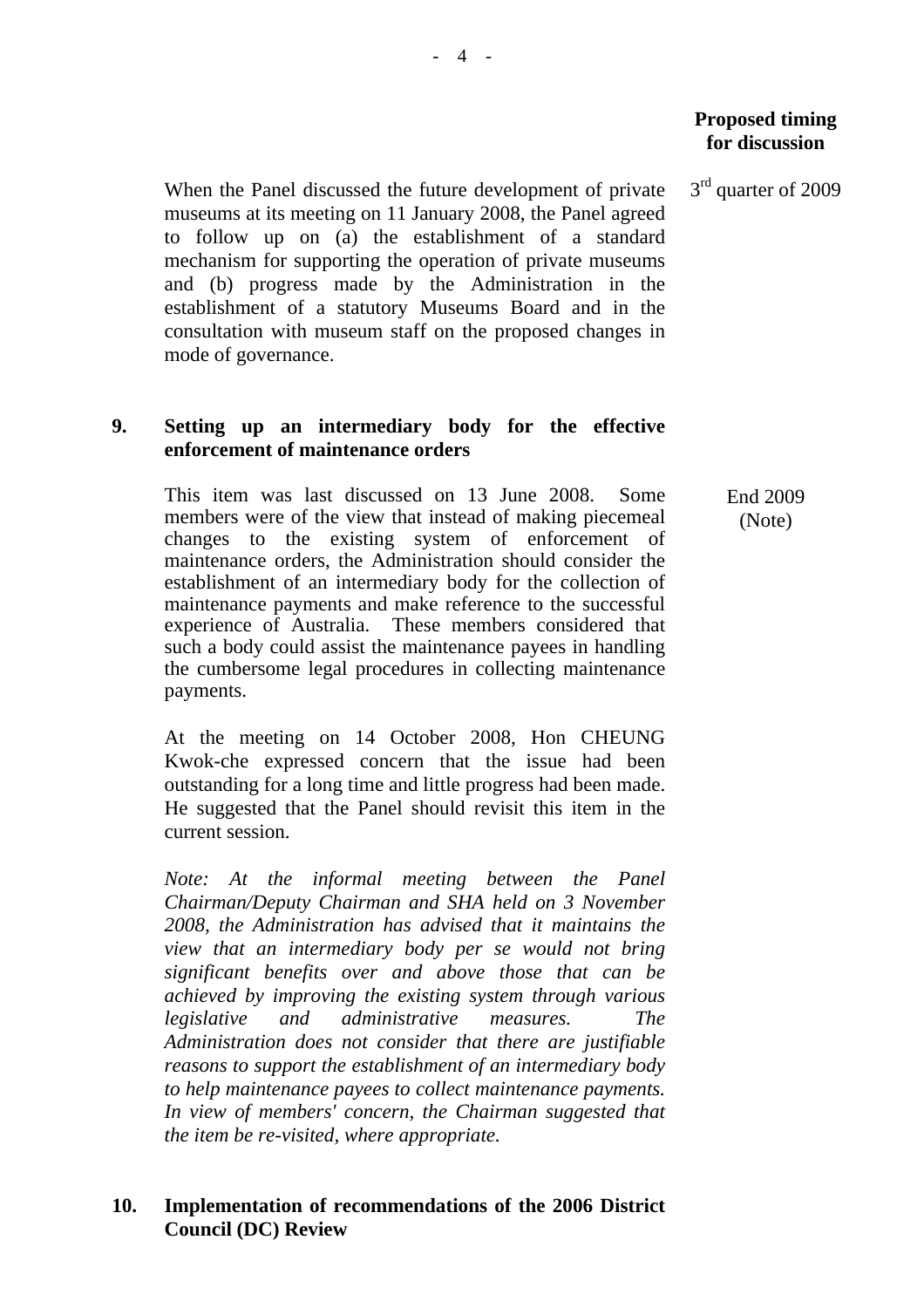To be confirmed

At the meeting on 13 February 2009, Hon IP Kwok-him suggested that senior officials of the relevant Bureaux be invited to the Panel to discuss various issues relating to the operation of DCs and measures to enhance communication between DCs and the relevant Bureaux/departments in the management of district facilities and services. The meeting further agreed that issues relating to District Minor Works should be further reviewed during the 2009-2010 financial year.

#### **11. Provision of arts and cultural facilities in Hong Kong**

At the informal meeting between the Panel Chairman and SHA on 30 October 2007, the Administration agreed that it would report to the Panel on its overall review of the provision of arts and cultural facilities in Hong Kong. To be confirmed (Note)

*Note: The Administration agreed to provide a written response to the Panel on the provision of performing arts facilities at the informal meeting between the Panel Chairman/Deputy Chairman and SHA on 3 November 2008.* 

#### **12. Provision of an allowance for village representatives**

At the meeting on 11 October 2007, Hon Andrew CHENG suggested that the Administration should explain its considerations of the proposal to provide an allowance for village representatives, as well as whether the same arrangement should be made for other holders of public offices and the criteria.

At the meeting on 14 October 2008, Hon Emily LAU suggested that this issue should be discussed at the Panel meeting in November 2008 together with other issues related to village representatives.

*Note: At the informal meeting between the Panel Chairman/Deputy Chairman and SHA on 3 November 2008, the Administration explained that it would not be ready to discuss this item as more time would be required to study and consider the issue. The Administration has advised in February 2009 that the relevant proposal has been*  To be confirmed (Note)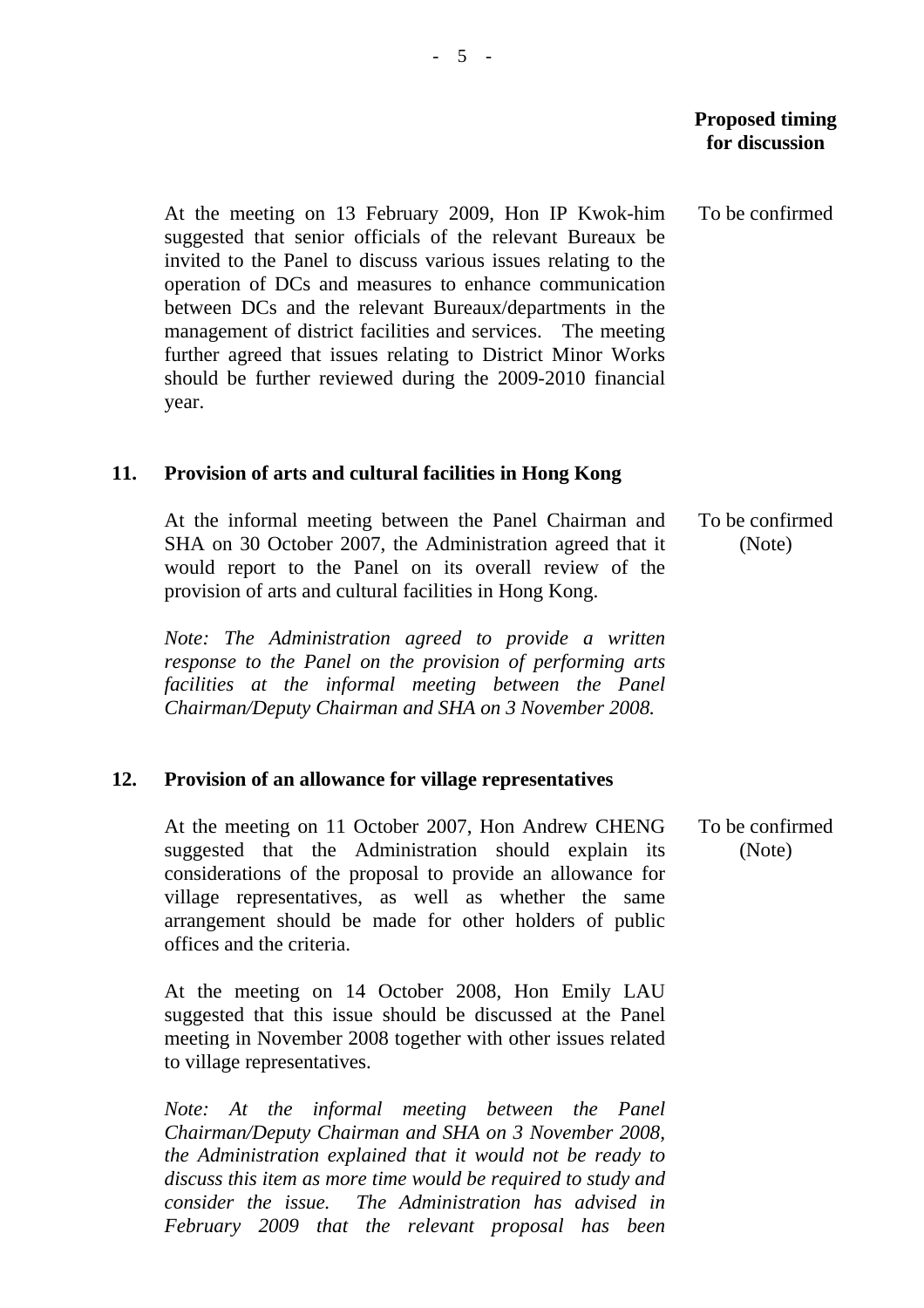*forwarded to Heung Yee Kuk for deliberation.* 

## **13. Review of advisory and statutory bodies**

This item was last discussed on 13 January 2006. The Panel discussed 14 interim reports and a progress report on the review during the 2003-2004 and 2004-2005 sessions, and the interim report No. 15 on 13 January 2006. The Administration will continue to submit interim reports on various topics concerning the review to this Panel.

When the Bills Committee on Statute Law (Miscellaneous Provisions) Bill 2005 discussed a proposed amendment to the Legal Aid Services Council (LASC) Ordinance (Cap. 489) on extending the deadline for LASC to submit its annual report, some members expressed concern that there should be consistency in the time limit within which statutory bodies should submit their annual reports. HAB has then agreed to include review of the time limit for submission of annual reports by statutory bodies in its review of advisory and statutory bodies.

*Note: At the informal meeting between the Panel Chairman/Deputy Chairman and SHA on 3 November 2008, the Administration agreed to provide a written response to the Panel on the issue.* 

### **14. Regulation of property management companies**

The Panel received a briefing by the Administration on the findings of the first phase of a consultancy study on the regulation of property management companies at its meeting held on 4 July 2008. A motion was passed at the meeting urging the Administration to expeditiously introduce licensing control of property management companies. The Panel agreed to follow up on this issue.

*Note: The Administration is conducting the second phase consultancy study to examine the detailed arrangements and the pros and cons of possible models for the regulation of property management companies, and will report to the Panel upon completion of the consultancy study. At the informal meeting between the Panel Chairman/Deputy* 

To be confirmed (Note)

> 2010 (Note)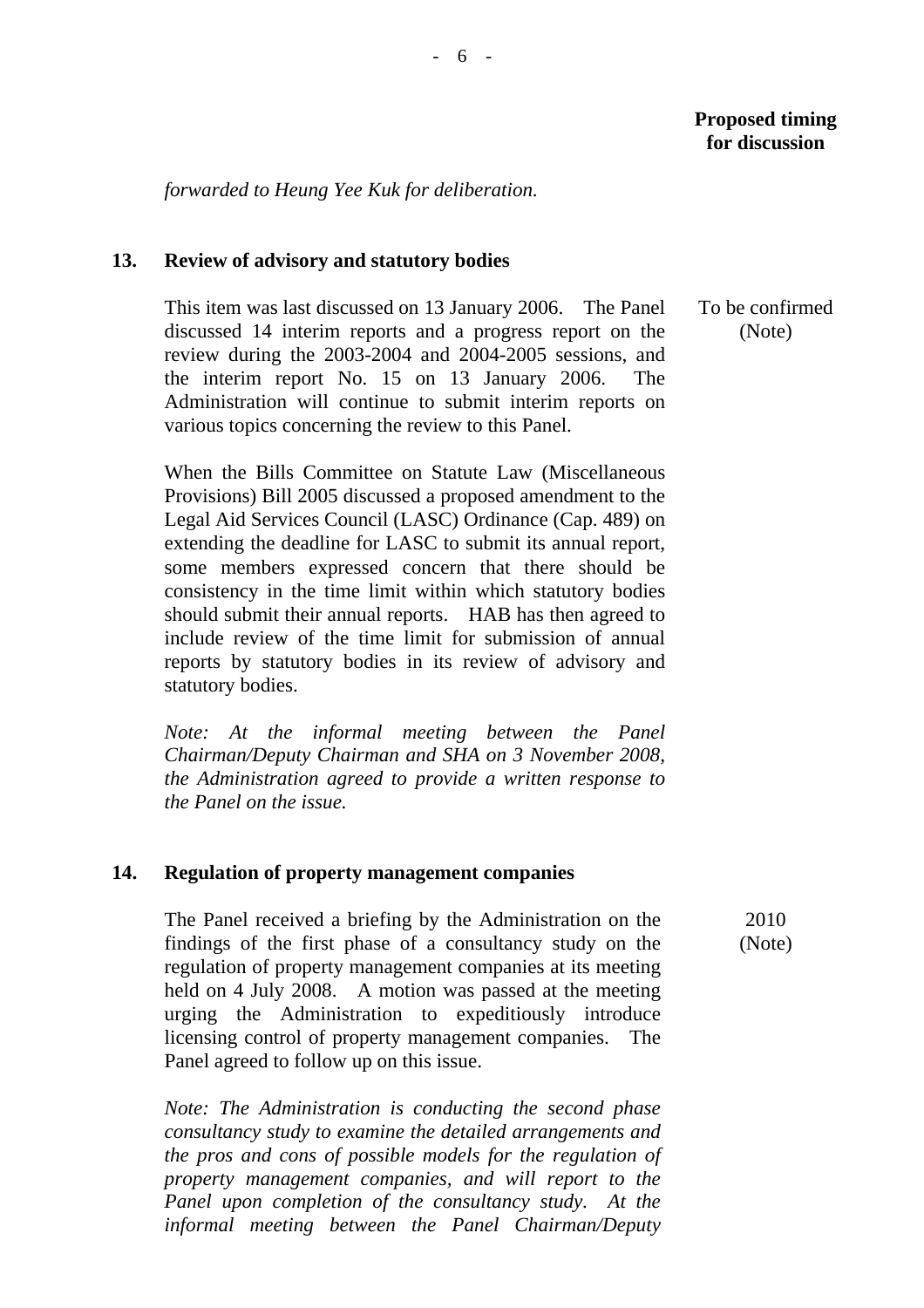*Chairman and SHA on 3 November 2008, the Administration agreed to provide the Panel with an interim report on the progress of the consultancy study in 2009.* 

# **15. Membership of the Full Council and Executive Committee of Heung Yee Kuk (HYK)**

At the meeting of the Duty Roster Members with representatives of the Association of the New Territories (NT) Indigenous Residents on 16 December 2002, the latter expressed dissatisfaction with the Heung Yee Kuk (HYK) Ordinance (Cap. 1097) under which the NT Justices of the Peace (JPs) served as Ex Officio Councillors of the Full Council and Ex Officio Members of the Executive Committee of HYK. They considered that the NT JPs, and Special Councillors and Co-opted Councillors of HYK could not represent and protect the interests of the villagers and indigenous inhabitants of NT and requested that the HYK membership should be reviewed. Their views were referred to this Panel for consideration on 24 December 2002.

The Administration has proposed to discuss this item along with item 16 on traditional rights and interests of indigenous villagers of NT.

*Note: At the informal meeting between the Panel Chairman/Deputy Chairman and SHA on 3 November 2008, the Administration did not suggest this item and item 16 for discussion in the near future as more research work needs to be carried out to make the discussion more fruitful.* 

# **16. Traditional rights and interests of indigenous villagers of NT**

At the LegCo Members' meetings with HYK Councillors on 10 June 2003 and 2 March 2004, a proposal of enacting legislation to implement Article 40 of the Basic Law regarding the protection of lawful traditional rights and interests of indigenous villagers as well as issues relating to the exemption from payment of Government rent were discussed. Members agreed that the issues involved policy consideration about the traditional rights and interests of indigenous villagers in NT, and should be referred to this

 Not suggested for discussion in the near future (Note)

See item 15 above